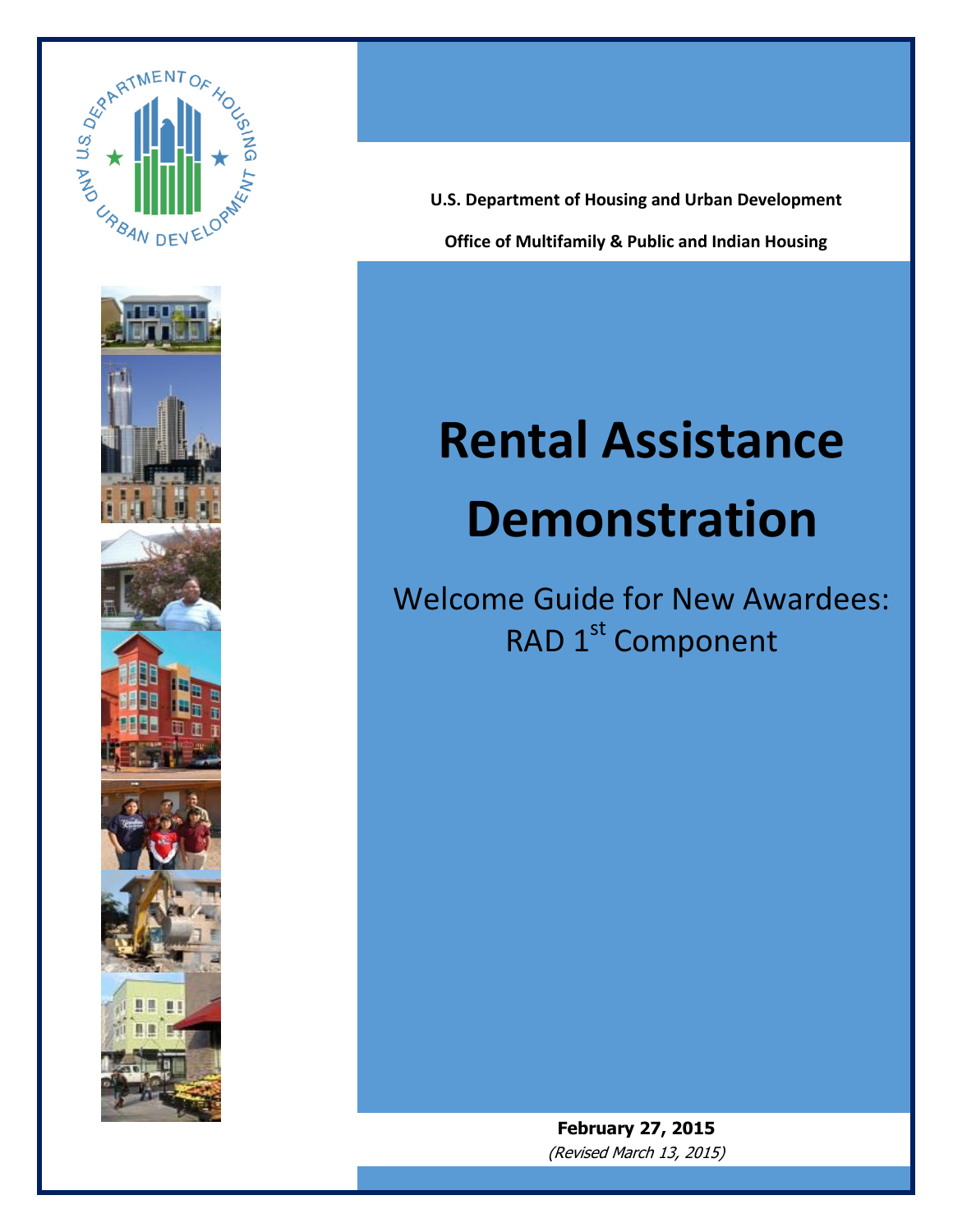Congratulations on your award under the Rental Assistance Demonstration (RAD) program!

RAD is a hugely important tool for preserving our nation's public and assisted housing. As a result, we look forward to working closely with you to move your project onto the Section 8 platform and to ensure a successful conversion.

#### **About this Document**

As indicated from its title, this document is intended to provide a general orientation for new awardees. It does not purport to be an all-inclusive training on RAD. It is expected that, at this stage, all awardees should be fairly familiar with the RAD program and its related requirements. Rather, this document is intended to highlight a few important first steps and also to explain some of the key roles and responsibilities.

Among other documents, you should be familiar with the RAD Notice, which you can access here: [PIH Notice 2012-32 REV-1.](http://portal.hud.gov/hudportal/documents/huddoc?id=pih2012-32rev1.pdf)

The Department is currently working on revisions to the RAD Notice, expected to be released in early Spring 2015. In response to requests from PHAs and their development partners, the start dates for any RAD milestones will not begin until publication of the revised Notice. As soon as the Notice is revised, HUD will issue subsequent materials summarizing the changes.

The remainder of this document is divided into three sections: CHAP Processing, General RAD Requirements, and Special Transaction Issues.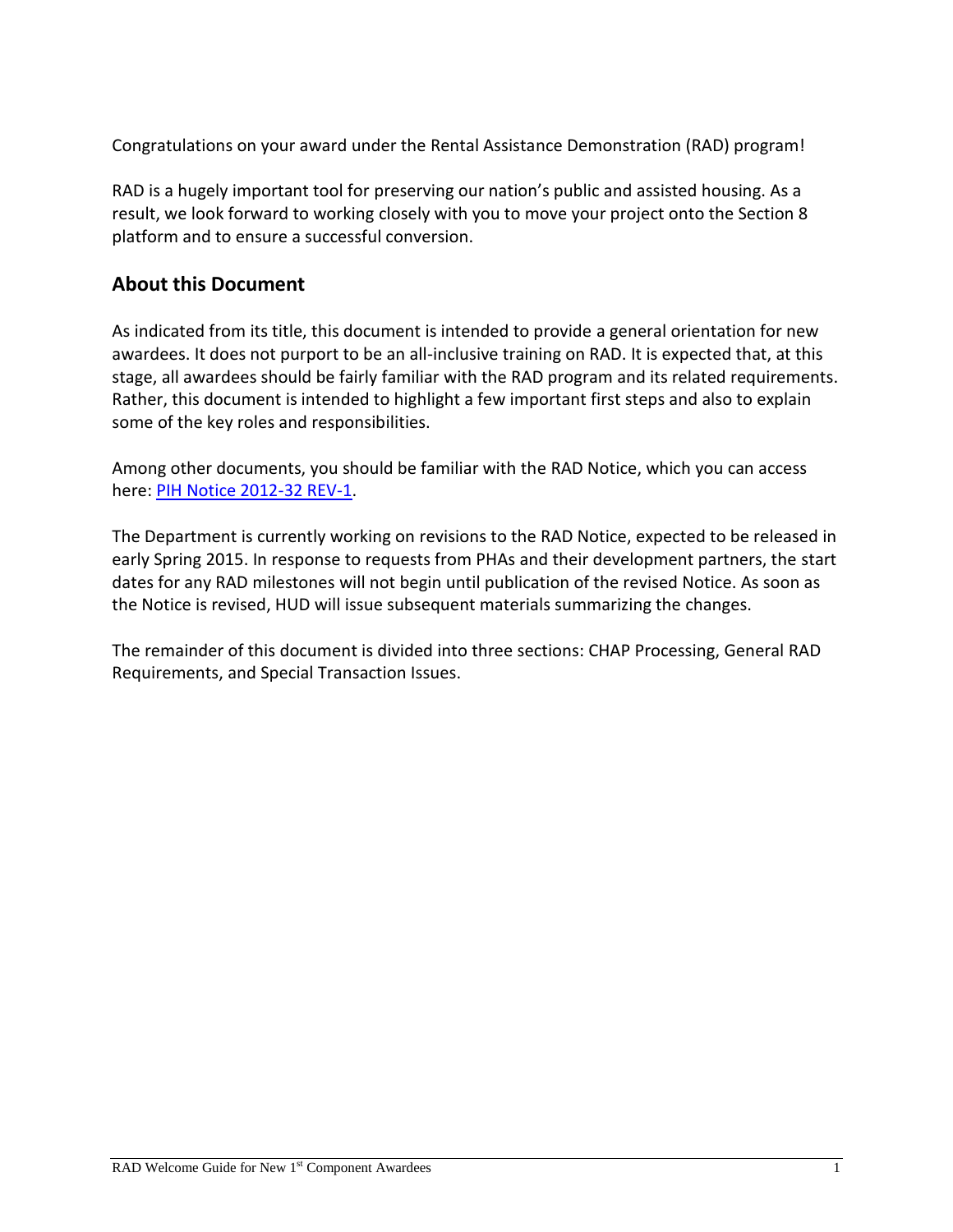# **CHAP Processing**

Your RAD award is communicated by means of a CHAP, which stands for Commitment to Enter into a Housing Assistance Payments Contract. This section reviews the basic steps in processing your CHAP, i.e., in converting your project from public housing to Section 8.

#### **Overview of the Conversion Process**

Below is a diagram of the major steps in converting a public housing project to Section 8 rental assistance under RAD. We will review each of these steps in greater detail throughout this document. But you might want to familiarize yourself now with this general flow of events. Depending on the complexity of the transaction, as well as the speed by which you submit the required materials, you could be converting your project within 6-12 months of award.



# **The Role of the Local Public and Indian Housing (PIH) Field Office**

The local PIH Field Office can assist you to think strategically about your RAD asset (and your other public housing assets). Additionally, there are various approvals, including the Annual Plan/Significant Amendment or drawdowns of Capital Funds, to be obtained from the local PIH Field Office prior to conversion. Consequently, it is essential to maintain good communication. To better ensure this communication throughout the conversion process, the local PIH Field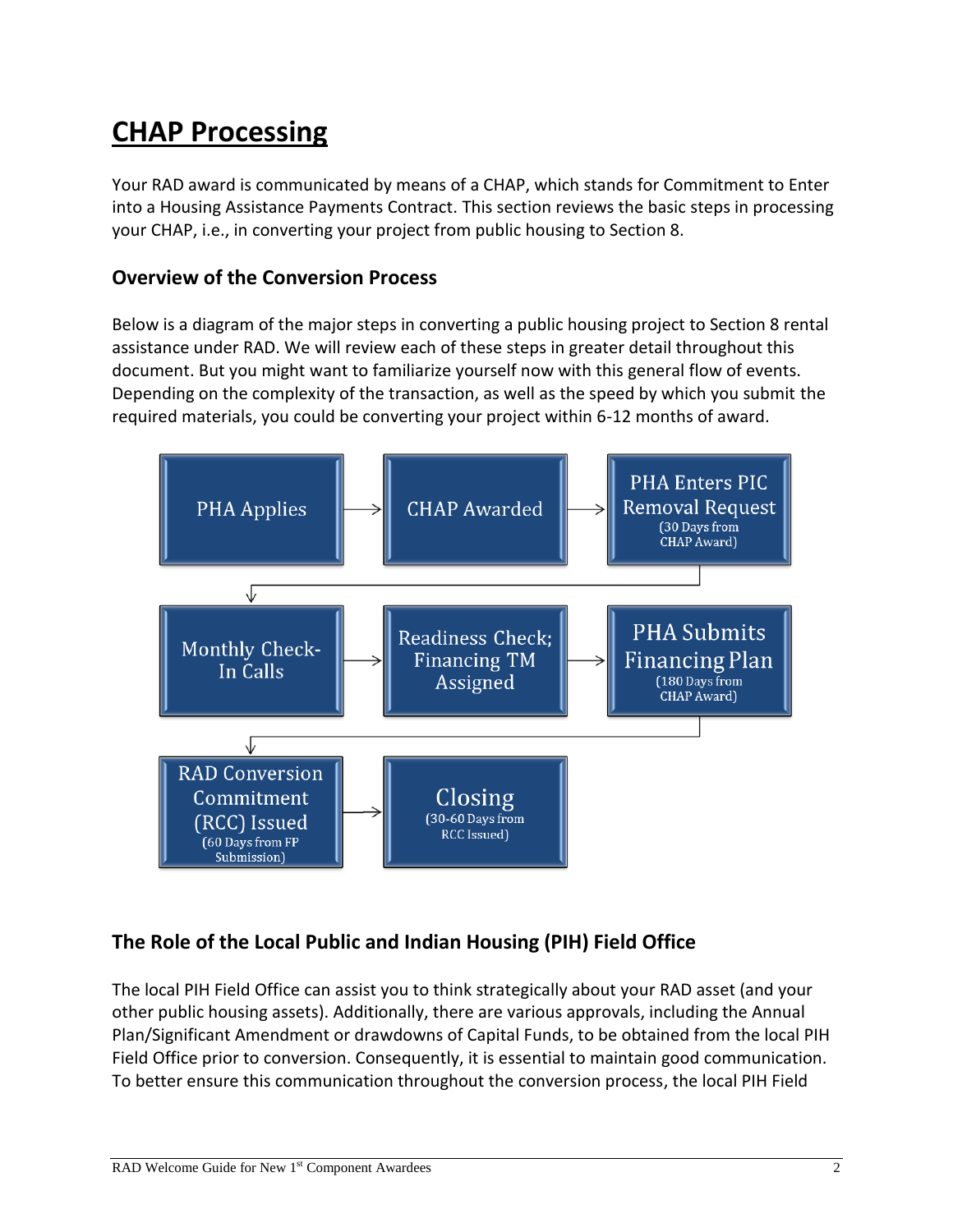Office will arrange the initial Kick-off Call with the Transaction Manager but also be invited to all monthly Check-in Calls.

It is important to remember that, unless otherwise exempted by the RAD Notice, the project remains public housing until the day it converts. You remain subject to all applicable public housing requirements for operating and maintaining the public housing units approved under the CHAP award (including occupancy, reporting, and maintenance/repairs) until the units convert.

# **The Role of the Transaction Manager**

Upon award, each PHA will be assigned a Transaction Manager. The Transaction Manager is a multifamily housing real estate specialist who is your primary liaison under the RAD program until issuance of the RAD Conversion Commitment (RCC), at which point you will then be assigned a Closing Coordinator (more later). The Transaction Manager will process all changes in the CHAP as well as any milestone extension requests. The Transaction Manager will also review and approve your Financing Plan.<sup>1</sup> Prior to submission of that Financing Plan, one of the major roles of the Transaction Manager is to assess the general readiness of the transaction and assist with general program information.

# **Kick-Off Calls**

A Kick-off Call will be scheduled within 30-60 days of award. In addition to introducing one another, the main purpose of the call is to understand the nature of the conversion plans for the project and to determine general readiness.

- **Project Plans**. What are you planning to do with the property? What is the level of anticipated rehabilitation? Are you planning on any demolition and new construction? Are you intending to acquire new property and transfer the assistance? What sources of financing are proposed? Are you contemplating tax credits? Will the project require any resident relocation? And,
- **Readiness**. How far along are you in the process? Have you already assembled your financing? Have you completed your Significant Amendment? Have you already received tax credits? Have you identified and assembled your development team? And, have you already undertaken a physical condition assessment of the property? For purposes of the Kick-off Call, it is not that you need to have completed any of the above. Rather, we just want to know where you are in the process.

If a PHA has multiple CHAPs, and also has a portfolio or multi-phase award, it will be helpful for the PHA to discuss the timing and sequencing of the different conversions on the Kick-Off Call.

l  $^{1}$  At the time of submission of the Financing Plan, HUD may reassign Transaction Managers to better manage workloads.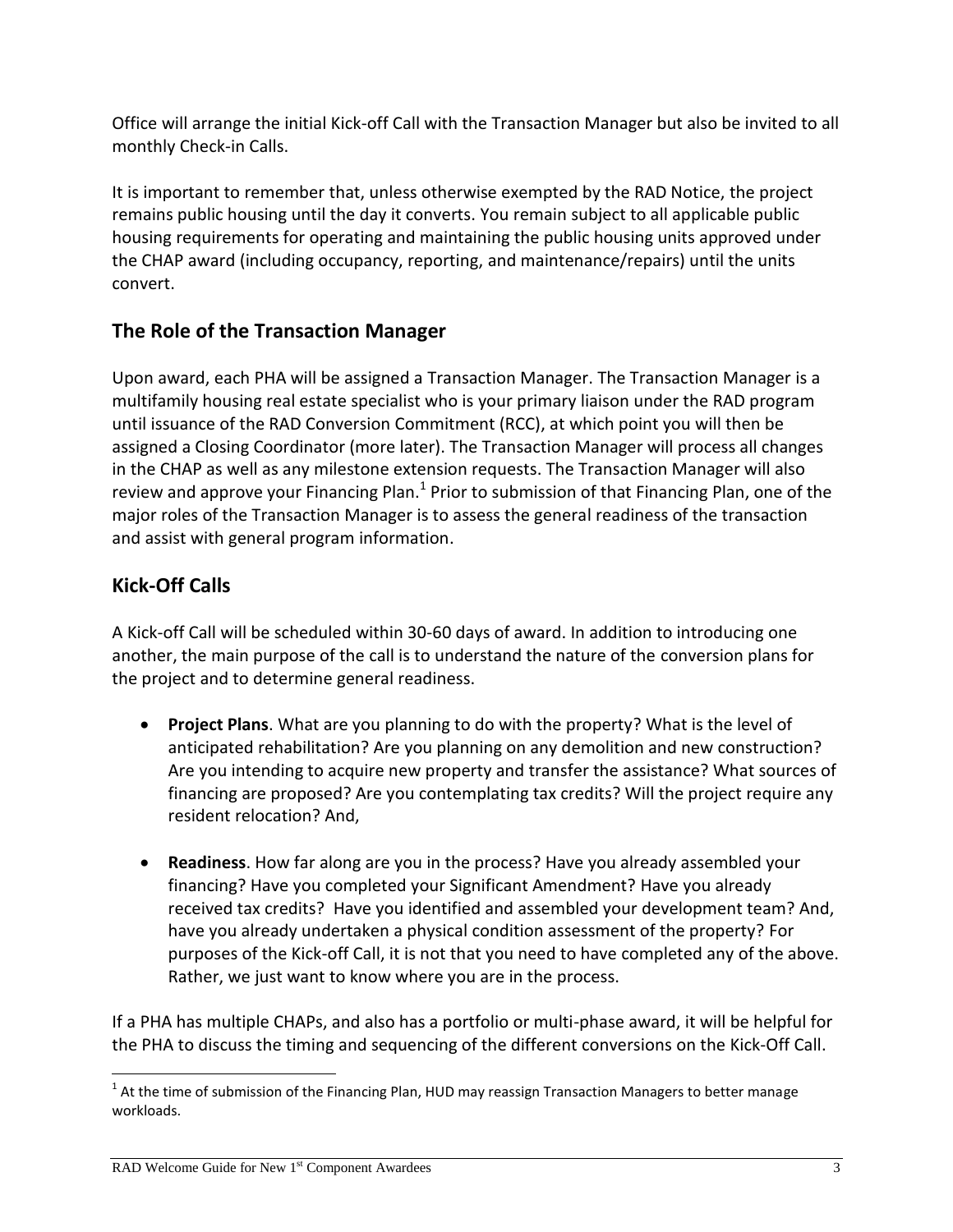At the end of the Kick-Off Call, and for every monthly call thereafter, the Transactional Manager will send you notes of the call and a general indicator of how far along you are in the process of conversion.

#### **Monthly Check-in Calls**

The Transaction Manager will schedule monthly Check-in Calls. As with the Kick-Off Call, we expect a RAD liaison from PIH to participate on these monthly calls, most likely from the local field office. These calls are intended primarily to indicate how much progress you have made, but also to discuss whether any plans have changed. For example, you may have planned for a no-debt conversion because you believed the property to be in good physical shape. However, once you complete your RAD physical condition assessment (RPCA), you find that the property has much greater needs, requiring you to secure third-party financing. In this situation (which happens a lot!), you just need to be ready to adjust your plans accordingly and the Transaction Manager will want to be kept informed.

Again, the RAD Transactional Manager will prepare notes of these calls and **share them with you**. These notes will also help us better gauge when to expect the submission of Financing Plans (which, obviously, are a major resource commitment).

Depending on the circumstances, it could also be helpful to have the PHA's development partners on these calls.

#### **PIC**

l

The Public Housing Information Center (PIC) is, as you know, the Department's database on public housing development groupings, including information on unit counts, acreage, nondwelling structures, etc. When you get a CHAP, you don't actually sign and send it back to HUD. Instead, within 30 days of award, you will submit a PIC application for the project to be "Removed from Inventory/RAD", along with any associated land and other non-dwelling buildings to be converted. This PIC entry is our way of knowing that you have decided to accept the CHAP. But more importantly, the PIC removal application does a few other things:

- It exempts the project from the Public Housing Assessment System (PHAS) for the duration of conversion<sup>2</sup>;
- It allows the Department to readily identify all projects converting (affecting Operating and Capital Fund formula funding matters); and
- It allows the PHA to also propose the amount of real property that it is requesting to be removed from public housing restrictions as part of the RAD conversion (since the CHAP

 $^2$  Although the CHAP exempts the project from scoring under PHAS, the project will continue to receive REAC UPCS inspections according to normal inspection frequencies until conversion.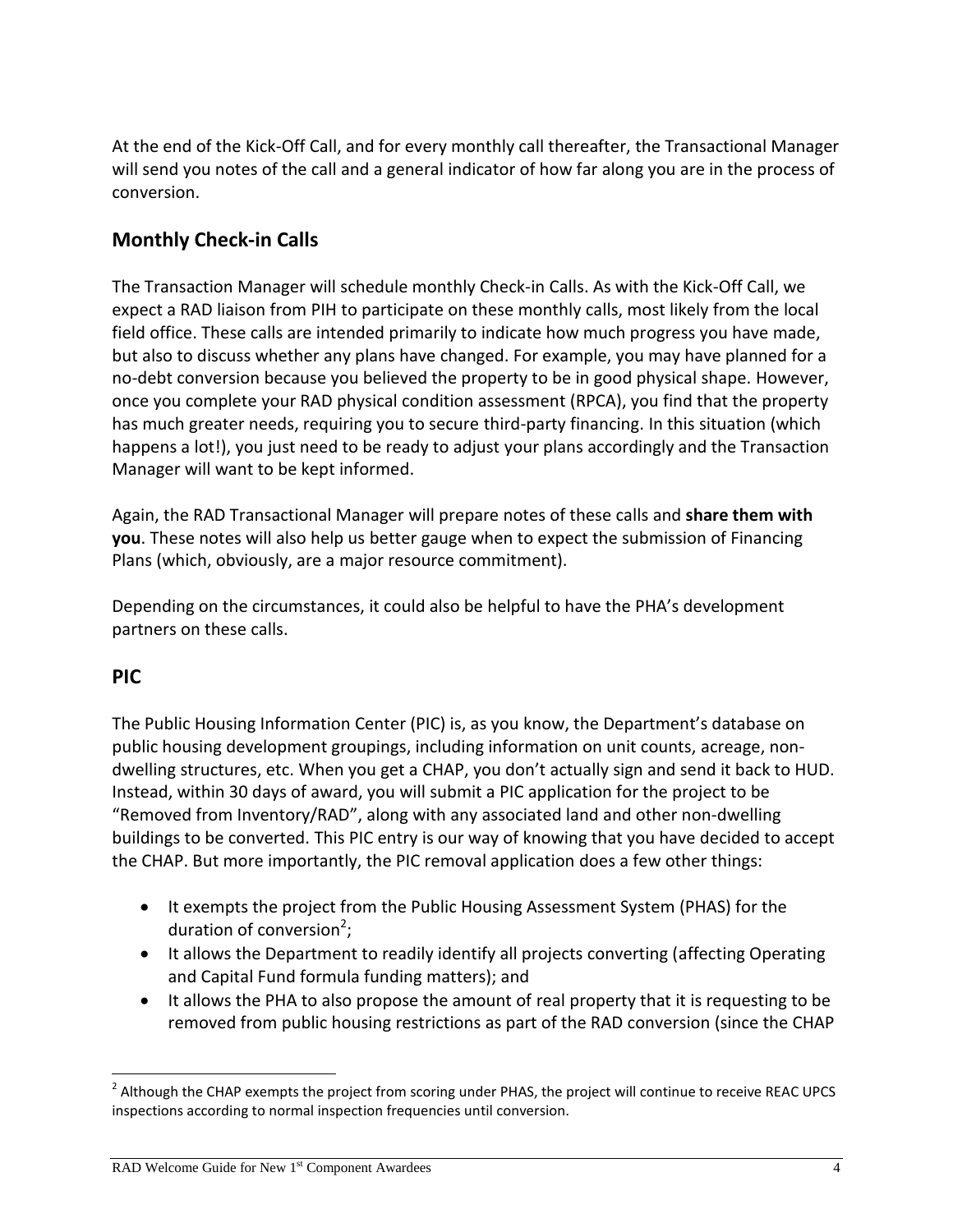only addresses units). See the "Non-Dwelling Assets" section in this Guide for more instructions.

Your PIC removal request will remain "under review" until you actually close, at which point it will be approved by the Special Applications Center (SAC) and the project officially leaves the public housing program.

#### **The RAD Resource Desk**

The RAD Resource Desk [\(www.radresource.net\)](http://www.radresource.net/) is where you will upload all important program documents, including the Financing Plan. It will also contain the notes and information associated with the Kick-off Calls and the Monthly Check-in Calls. Consequently, one of the first tasks upon award is to register for the Resource Desk. Although the public has access to the Resource Desk for general program information, only users that you authorize will have access to specific information on your transaction.

The Resource Desk also has a helpful Frequently Asked Questions (FAQ) query function along with a database of FAQs.

#### **Election of PBV or PBRA**

Under RAD, a PHA may convert assistance under the public housing program to long-term, project-based Section 8 assistance. A PHA must choose between two forms of project-based Section 8 assistance: Project-Based Vouchers (PBVs) and Project-Based Rental Assistance (PBRA). In your RAD application, you identified your selection preference. If you are going to change that election, you will want to make that determination as early as possible in the conversion process in that it could have an impact on the RAD contract rents and other planning efforts. To assist PHAs in making this decision, the Department has prepared a guide comparing these options, which can be accessed [here.](http://portal.hud.gov/hudportal/documents/huddoc?id=RAD_PBVPBRA_CompareGuide.pdf) Please keep your Transaction Manager informed of any change in election.

#### **Milestones**

For awards made pursuant to the initial cap of 60,000 units, we had a series of intermediate milestones, leading up to the submission of the Financing Plan, which is due in 180 days (more in the case of tax credits or FHA-insured financing, below). These intermediate milestones are shown below.

| Milestone | <b>Item(s) Required</b>                                       |
|-----------|---------------------------------------------------------------|
| 30 Days   | Accepted lender engagement or commitment letter and statement |
|           | of development team capacity.                                 |
| 60 Days   | Significant amendment to annual/5 year plan and a decision to |
|           | convert to PBRA or PBV subsidy.                               |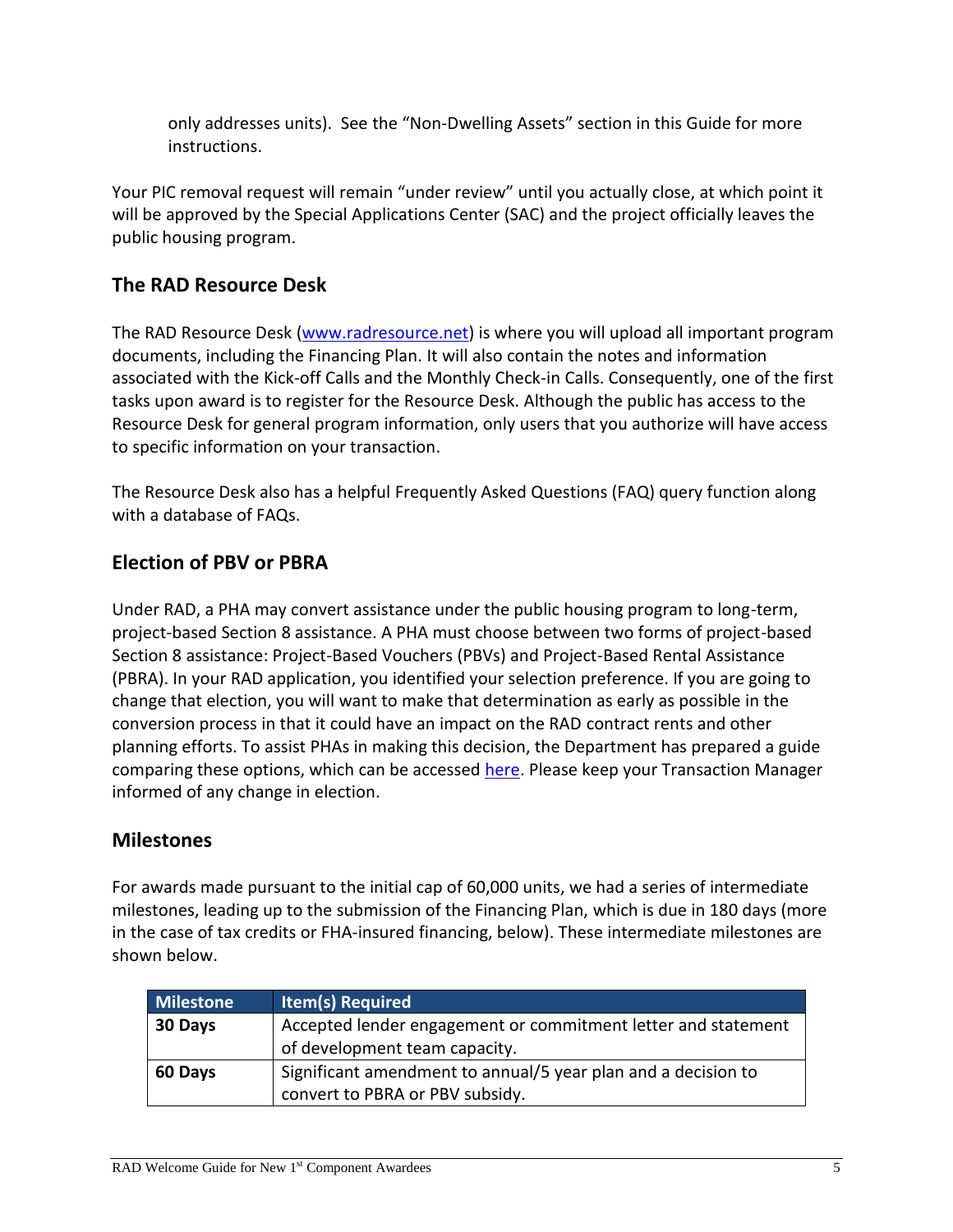| 90 Days  | PHA certification that all lender/financing source due diligence has<br>been completed including the RAD PCA. |
|----------|---------------------------------------------------------------------------------------------------------------|
| 150 Days | PHA certification that all firm commitments for financing have been<br>submitted.                             |

Beginning with new awardees, we are eliminating these intermediate milestones. Through focus groups, PHAs indicated they would like to manage the process more themselves. Consequently, the only formal submission that is now required is the Financing Plan, which is due with 180 days for all transactions except tax credit and projects with FHA-insured financing.

For projects that will utilize FHA-insured financing (without tax credits), the Application for FHA Firm Commitment is due 180 days following CHAP issuance. For projects that will utilize 4% tax credits, PHAs must apply for the tax credits no later than 150 days following CHAP issuance date. HUD may provide additional time for projects in states without rolling 4% tax credit rounds. Then, the Financing Plan or Application for FHA Firm Commitment is due 60 days following the notification of tax credit award. For projects utilizing 9% tax credits, PHAs must apply for the first available 9% tax credit round in their state beginning 90 days after the CHAP issuance date. Then, the Financing Plan or Application for FHA Firm Commitment is then due 60 days following the notification of tax credit award.

Although we are eliminating the intermediate milestones, we highly recommend that you use them as a guide to ensure that you meet the 180 day Financing Plan submission deadline.

#### **Readiness Check**

About 60 days before your Financing Plan submission, the Transaction Manager will conduct a "Readiness Check." The intent is to determine how close you are to submitting your Financing Plan, which will help us in better managing the resources necessary to process Financing Plans.

# **Changes in the CHAP**

If any of the following changes occur in your plans, you will need to request a CHAP amendment:

- When you modify the unit configuration (from what is established in the CHAP),
- When there is an error in the unit count/distribution or rents,
- When you decide to convert a smaller number of units than established in your CHAP (say, you decide only to convert one portion of the project),
- When you decide to break up, or combine, CHAPs; or
- When you decide to rent-bundle.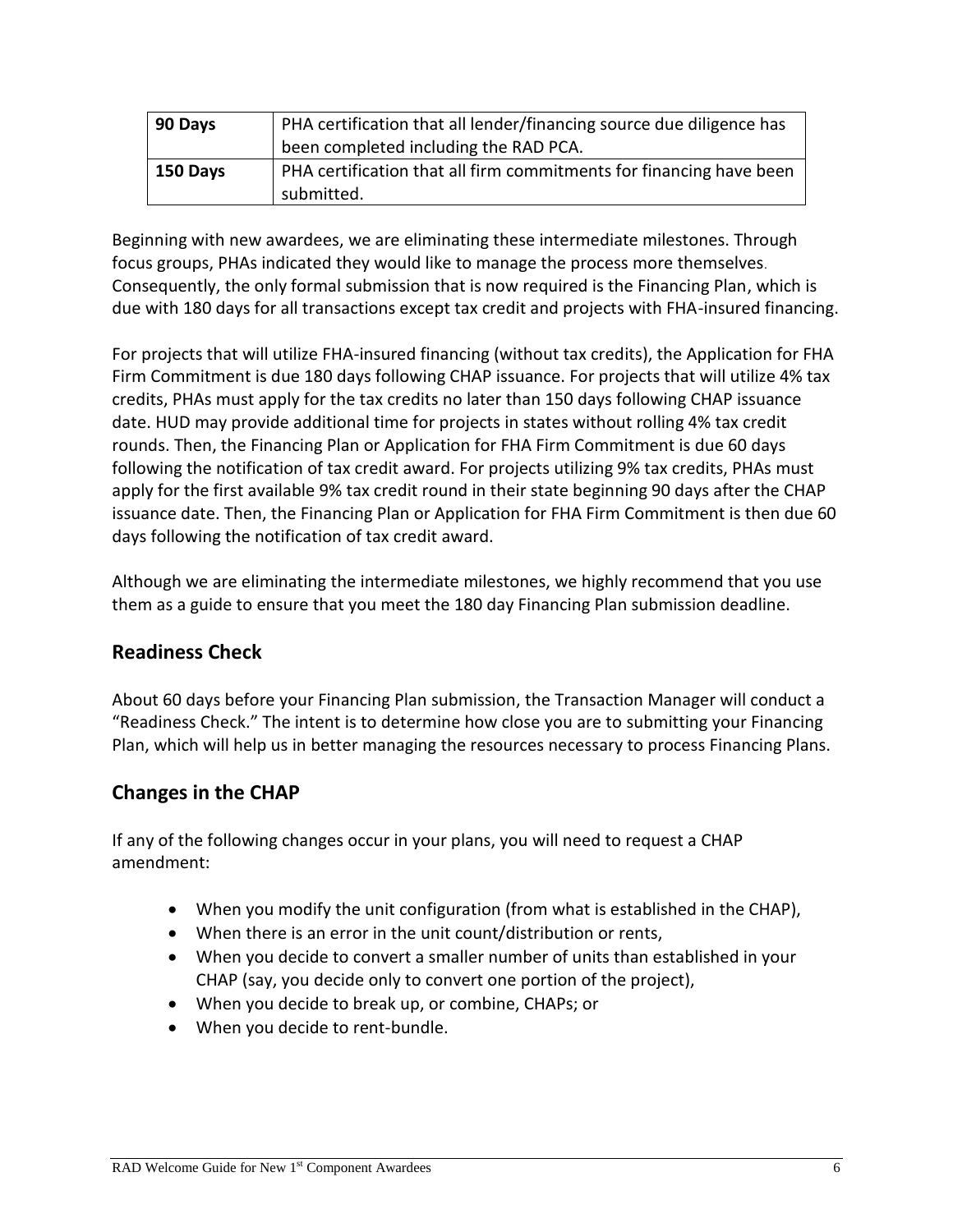In all of these instances, you should discuss these changes with your Transaction Manager, who will assist in processing these changes as an Amended CHAP will be required to be approved and issued.

(Additionally, if you happen to change the AMP or project grouping in PIC affecting your RAD project, you will need to amend the CHAP so that the CHAP properly reflects what is in PIC.)

### **The Financing Plan**

Although the Financing Plan is due within the latter of 180 days of award or publication of the revised RAD Notice, you should begin compiling the various required documents as soon as your CHAP is awarded, since many of the requirements are complex and have long lead times (for example, procuring an RPCA contractor).

The Financing Plan includes not just the Development Budget (Sources/Uses) and the Operating Pro-Forma (Revenues/Expenses) but all other required materials necessary for HUD to approve your transaction, including:

- The RPCA,
- Environmental Reviews,
- Annual Plan or Significant Amendment,
- Accessibility and Relocation Checklist, etc.

Once you have completed your upload, the Transaction Manager will have five days to determine if a Financing Plan submission is substantially complete. *If HUD determines your submission is incomplete or materially inconsistent, you will receive an email notifying you of the missing documents and you must submit the missing items within (5) business days or your CHAP is at risk of being revoked*. Failure to submit a complete Financing Plan according to the timelines could also delay your closing and jeopardize outside financing.

If your submission is determined to be complete, your Transaction Manager will review each document and send you an email with a list of questions or concerns including requests to upload revised documents. Responses must be received within 5 business days or else the transaction will be flagged for a potential rejection or hold. If the transaction remains in a preliminary rejection/hold for more than 30 calendar days, the CHAP will be at risk of revocation. Once all outstanding issues have been resolved, your Transaction Manager will notify you that the financing plan has been accepted and that a RAD Conversion Commitment (RCC) will be issued shortly.

The Department is currently updating a guide to the Financing Plan Guide submission requirements, expected to be posted shortly.

# **Issuance of the RAD Conversion Commitment (RCC)**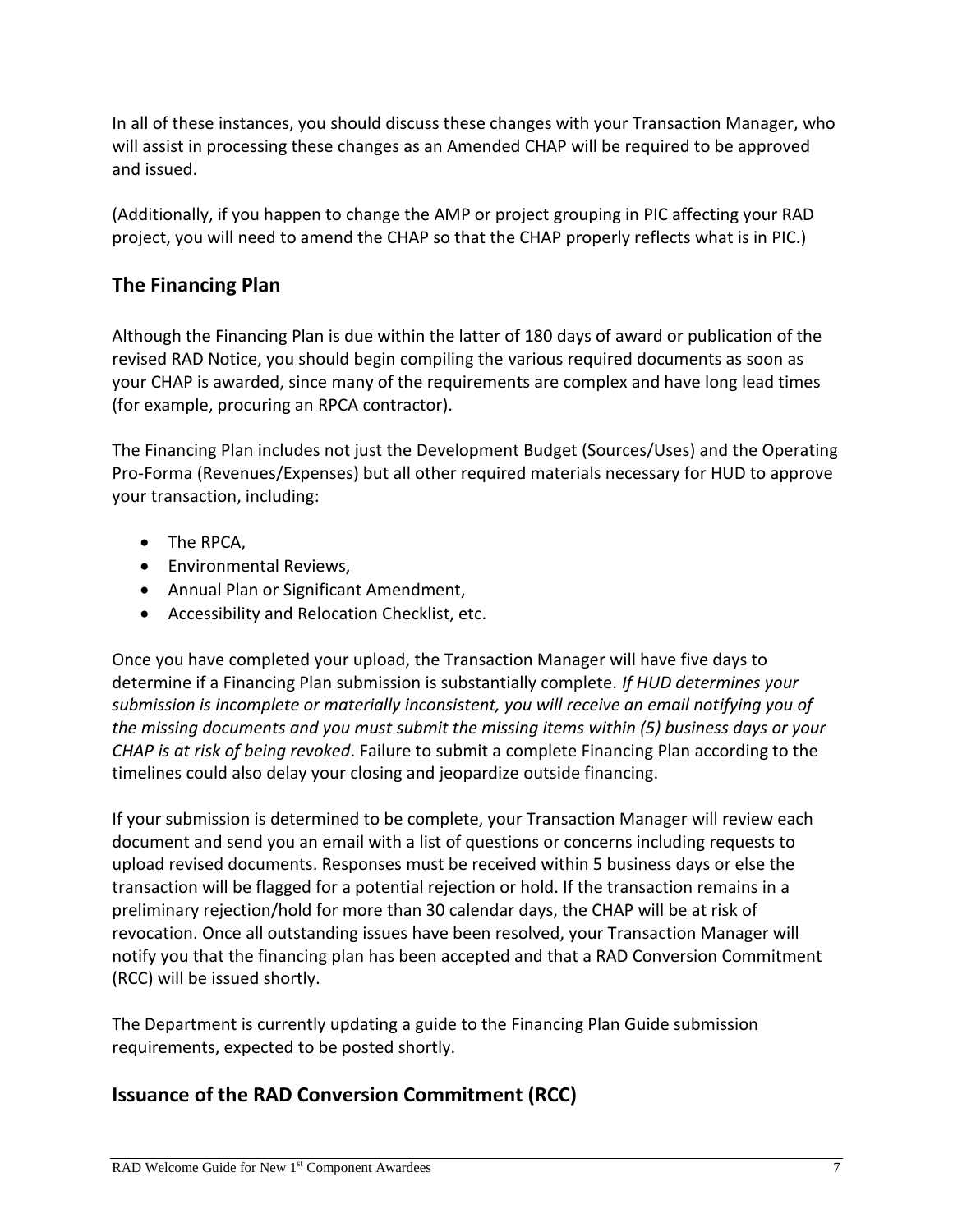Once the Financing Plan is approved, the Department will issue the RCC. The RCC, essentially, memorializes the key terms of the Financing Plan and gives instructions and associated requirements for closing. The PHA must execute the RCC within 30 days of issuance. Although the RCC expires in 90 days, HUD generally expects closings to occur within 45-60 days after RCC issuance.

# **Closing**

Once you are issued the RCC, the RAD Team will assign you a Closing Coordinator. The closing is the official step when a project is removed from the public housing program, assistance is transferred, and the project is placed under a Section 8 Housing Assistance Payments (HAP) contract, with a RAD Use Agreement. All financing associated with the project is also closed at this time. The Closing Coordinator is responsible for keeping all parties on track towards closing.

A reasonable amount of time to allow for the closing process, the time from RCC issuance to closing, is 45 days. During this time, you will need to submit draft documents which will be reviewed by HUD's RAD program staff and field counsel. All documents must be approved before the closing can take place. The list and description of required documents is available on the RAD Resource Desk. It is a good idea to allow time to become familiar with the closing document requirements prior to the issuance of the RCC.

When you convert a public housing project to Section 8 project-based assistance under RAD, the public housing project and underlying land and property or grounds and parking lot and green space that is necessary to support the project is removed from the public housing program and the Annual Contributions Contract (ACC) by means of release from the public housing Declaration of Trust, or DOT. The DOT is a special form of use agreement (unique to the public housing program) that encumbers the title to the property. At closing, because you will no longer be under the public housing program, the asset is transferred to the Section 8 program and a RAD Use Agreement must be fully executed and entered into the land records. The template for the Use Agreement is one of the closing documents which can be found on the RAD Resource Desk.

The public housing DOT described above should have been executed when the project was first developed, and should have been renewed and kept current over the life of the project. However, we have found that the documentation has not always been properly maintained for all public housing developments. Consequently, we encourage you to take the time now to begin the legal work to locate the DOT (or record a new one) for the project because without it, you cannot close.

Additionally, in order to meet the requirements for conversion under the RAD program, HUD will want to make sure that there is clear legal title to the project and that legal descriptions can be matched up between survey documents and DOTs. This is a task you should also begin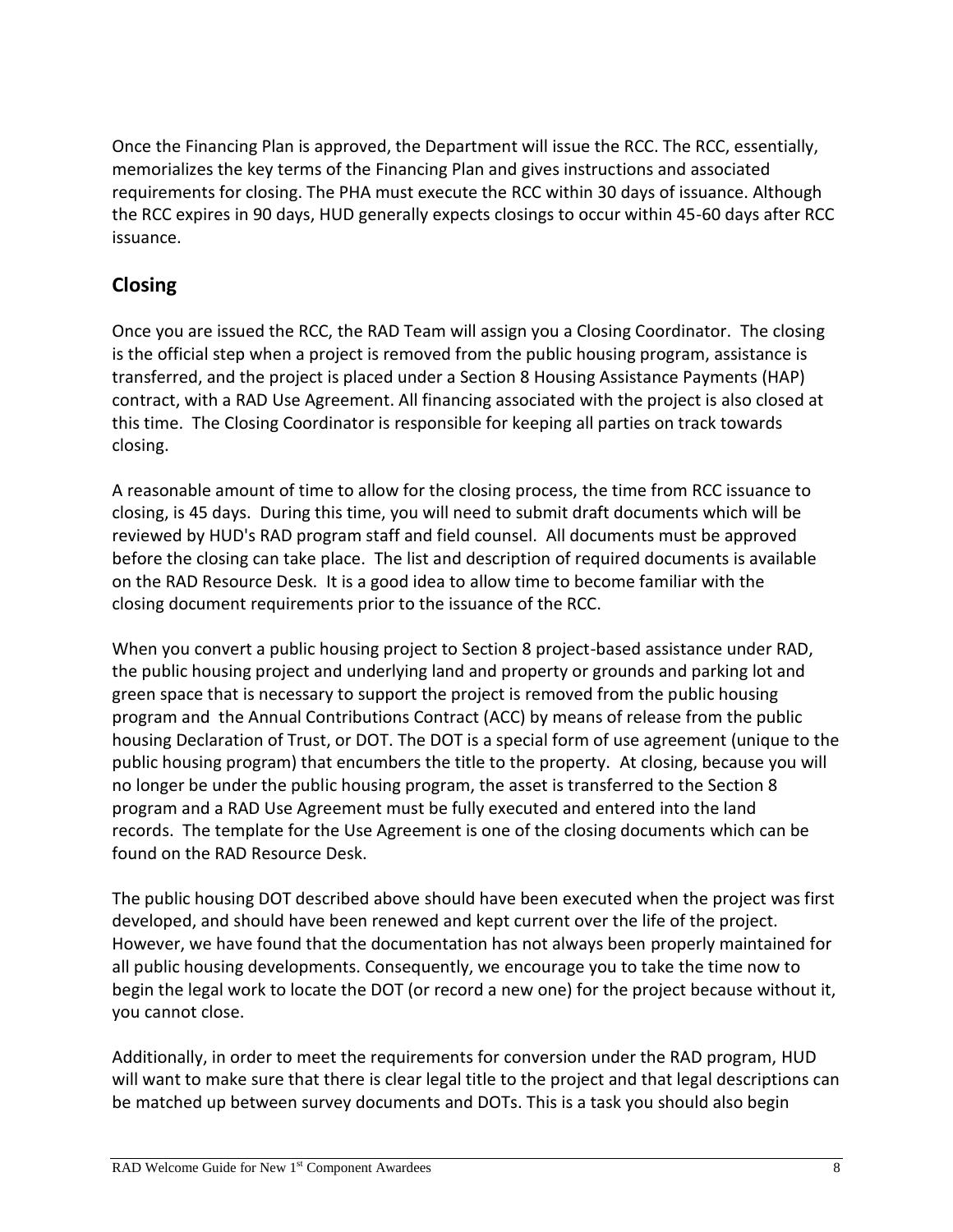early. We have found that this can be more complex than expected, so it is advisable to consult with your local attorney.

Depending on the type and complexity of the financing, an attorney often takes the lead on structuring compliance with the HUD program and a local attorney who is responsible for the state law opinion, local title work, etc. Many PHAs who are self-financing their RAD conversion have not anticipated the importance of the role of the attorney in a smooth RAD conversion. A RAD conversion is not simply a switch in HUD funding streams--it is a formal real estate closing with a number of critical legal requirements. Once the RCC is issued, the PHA's attorney will typically drive the closing process, ensuring that legal documents are completed correctly for HUD review, distributed for signature when ready for closing, recorded and copies returned to HUD. Employing an attorney (particularly one with RAD experience) well in advance of the issuance of the RCC can speed the process and eliminate costly errors.

#### **Funding in the Year of Conversion**

Please remember that, in the initial year of conversion, through the end of the calendar year, the project will receive only the funding that is obligated to it under the public housing Operating and Capital Fund programs for the balance of that calendar year. It is in the second year of conversion when the project is funded through the PBRA or PBV account, as applicable, based on the contract rents in the HAP. PHAs must also remember that, once converted, they cannot use public housing funds to support the project. It is important, therefore, for PHAs who are converting their entire public housing program to transfer any unobligated Operating or Capital Fund balances to the projects at conversion or face a recapture of those funds.

If you are among the awardees under the 60,000 cap, your RAD contract rents were set according to 2012 funding levels and will receive an Operating Cost Adjustment Factor (OCAF) each year beginning in 2014. If you are among the awardees as part of the expansion of the RAD cap to 185,000 units, your RAD contract rents were set according to 2014 funding levels and will receive an OCAF each year beginning in 2015.

# **Post-Closing**

Although it might seem like a long way off, it is actually not too soon to begin to plan for the various changes in operating procedures, including subsidy billing, after you convert. In particular, you should read the following Quick Reference Guides, as applicable:

- [The PBV Quick Reference Guide](http://portal.hud.gov/hudportal/documents/huddoc?id=RAD_PBV_Conversion.pdf)
- [The PBRA Quick Reference Guide](http://portal.hud.gov/hudportal/documents/huddoc?id=RAD_PBRAQuickRef.pdf)

Additionally, the Department will soon prepare a public housing close-out guide, which will review such topics as submission of financial statements in FASS-PH for projects that have converted in a fiscal year.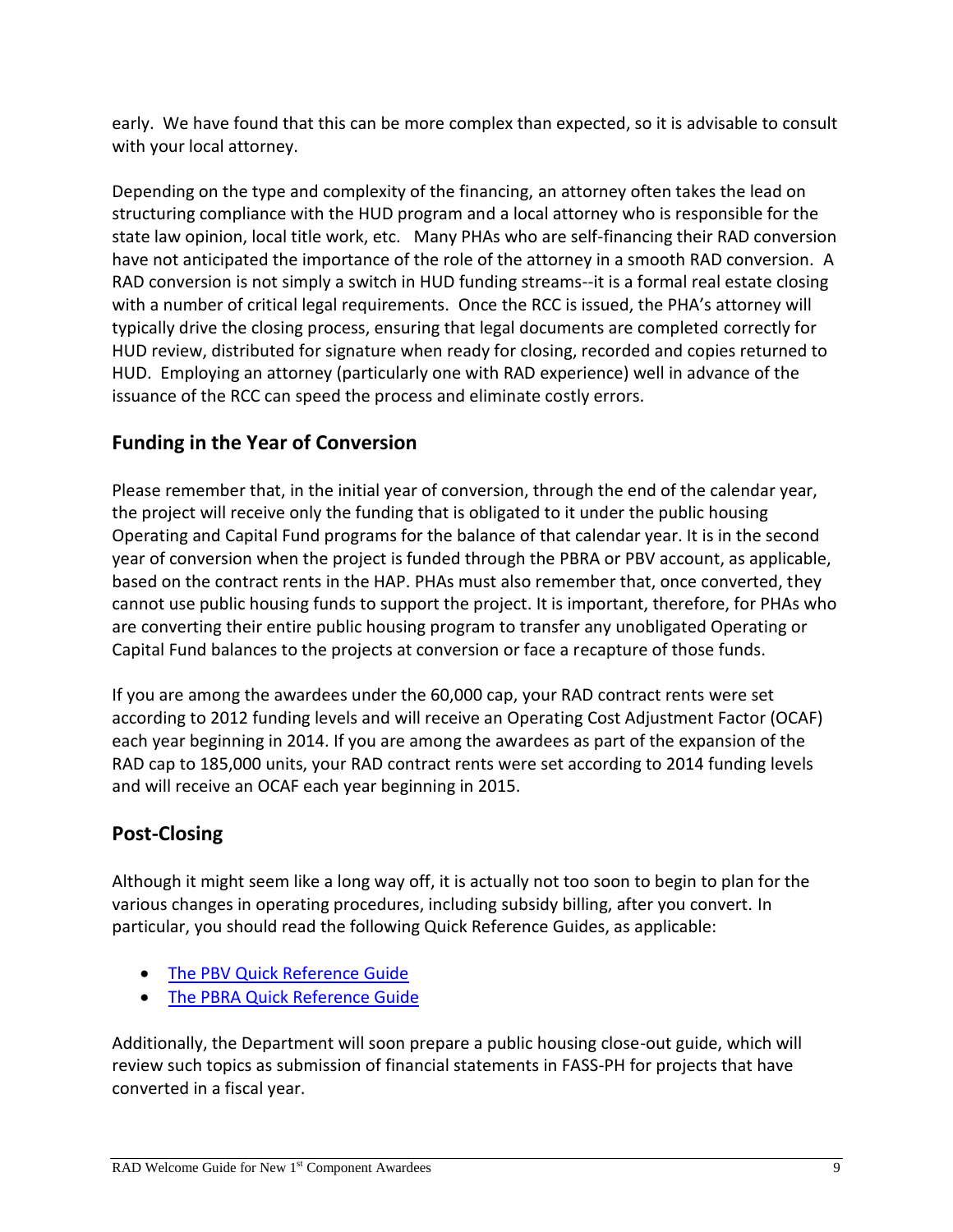# **General RAD Requirements**

This section reviews many of the general requirements associated with a RAD conversion. More detail can be found on each of these topics in both the RAD Notice and the Resource Desk.

#### **Working with Residents**

Now that you have received an award, you are required, per Section 1.8 of the Notice, to notify the residents of the project. You will also need to conduct individual resident meetings when transitioning their lease (and explaining any changes in rent, if applicable). Although those are the last specific RAD requirements regarding resident participation (unless you still need to amend your Annual Plan or are planning on relocation), we strongly urge you to continue to keep residents informed and actively engaged in your conversion plans. Many PHAs choose to have regularly scheduled meetings with residents to update them on progress. Indeed, one of the keys to successful conversion is effective resident participation.

#### **Annual Plan or Significant Amendment**

Your RAD conversion must be included in your Annual Plan or you must complete a Significant Amendment to the plan. Some PHAs may already have completed this task by the time of RAD award. Please be sure to respond to any additional requests for information from PIH or FHEO staff in a timely manner. Missing information in your PHA Plan submission can delay the processing of your transaction.

For information on this subject, see Paragraph 1.5E of the RAD Final Notice, as well as Attachment 1D, which includes a Sample PHA Plan Significant Amendment. The use of the sample amendment is not mandatory, but strongly encouraged.

# **The RAD Physical Condition Assessment (RPCA)**

All projects, with a few noted exceptions, e.g., recently constructed projects, must complete an RPCA. (If you are planning on securing permanent financing, the lender will generally obtain the RPCA.) You can review with your Transaction Manager the categories for exception.<sup>3</sup>

We cannot stress enough the importance of securing an RPCA from an experienced and capable provider. Now that you have an award, do not delay in getting your RPCA underway. It is among the most important tasks that you will undertake. Fortunately, there are a lot of experienced providers. But our advice is to make sure that the provider you procure has experience with

l

 $3$  These include recently developed or comprehensively modernized projects and projects undertaking new construction or substantial rehabilitation ("down to the stud").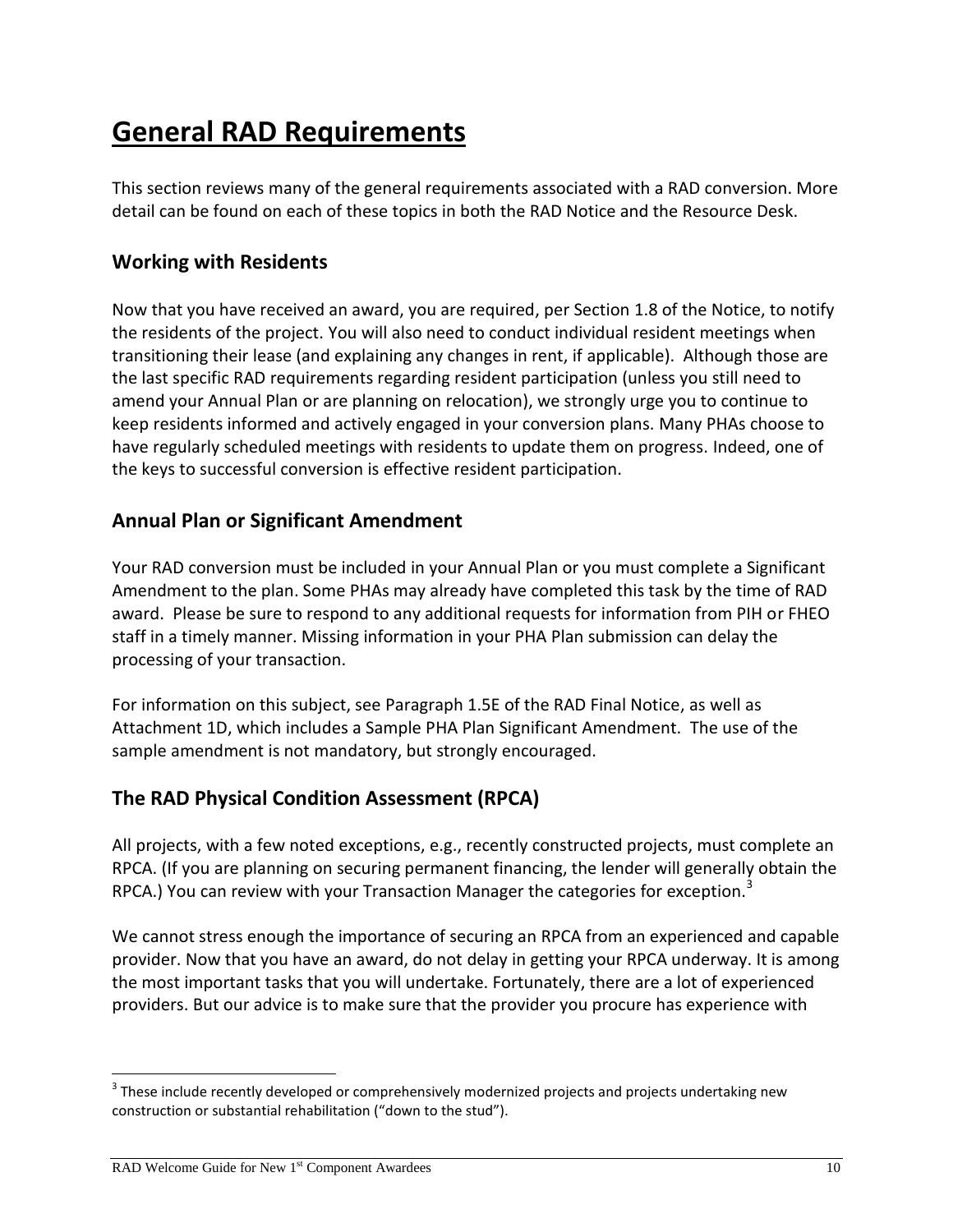either the RAD PCA or with PCAs for FHA or multifamily housing, e.g., the Mark-to-Market Program.

PHAs have, for years, been required to complete Capital Needs Assessments – CNAs – under the public housing program. These CNAs are quite different in the actual tool that is used but, more importantly, in their objective. The RPCA actually determines how much rehab you will need to do now and how much money you will need to put into the reserve for replacements for future repairs over the next 20 years. No such analysis is required in CNAs for the public housing program. So, just be prepared. If you have completed a CNA for public housing, it may not be sufficient for RAD.

It will take time to procure an RPCA provider, and then for you to review the draft report and accompanying tool, if necessary. You'll then have to determine if you agree with all of the conclusions. Finally, you will need to determine how any capital repairs (short- and long-term) will be paid.

# **Environmental Reviews (ERs)**

By statute, an ER is required whenever a project first receives Section 8 project-based assistance. Thus, an ER is required for all RAD conversions.

We have developed a helpful FAQ that attempts to explain these ER requirements, which you can access **[here.](http://portal.hud.gov/hudportal/documents/huddoc?id=RAD_ENVIRON_REVIEW_1STCOMP.PDF)** Also, there are many times when the project may only need a streamlined ER or can use information previously attained by the agency on this project (e.g., if it had a recent ER under the Capital Fund program).

But the other important thing to remember is that HUD does not complete the ER for you. Based on your conversion type, you will always be required to prepare an environmental report; it's just that the reviewing body may be different if it's an FHA transaction, or whether it's a PBV or PBRA transaction. The above-mentioned FAQ contains the necessary instructions.

# **Ownership or Control**

You need to make sure that, in your planning efforts, you properly consider the different allowable ownership structures. Basically, you can continue to own the project under the auspices of the PHA. Or, you can transfer the ownership to any related non-profit affiliate, instrumentality, or other identity-of-interest non-profit of the PHA. You can also transfer the ownership to any other non-profit or public body.

The only time that you may have the project owned, upon conversion, by a for-profit entity is when you're facilitating tax credits (a tax credit entity can only be for-profit; PHAs typically create a wholly-owned subsidiary for this reason). In that case, the partnership must either be controlled by a public or non-profit or the PHA must maintain its interest in the project. Because, by now, HUD has converted over 130 projects, and because a good number of them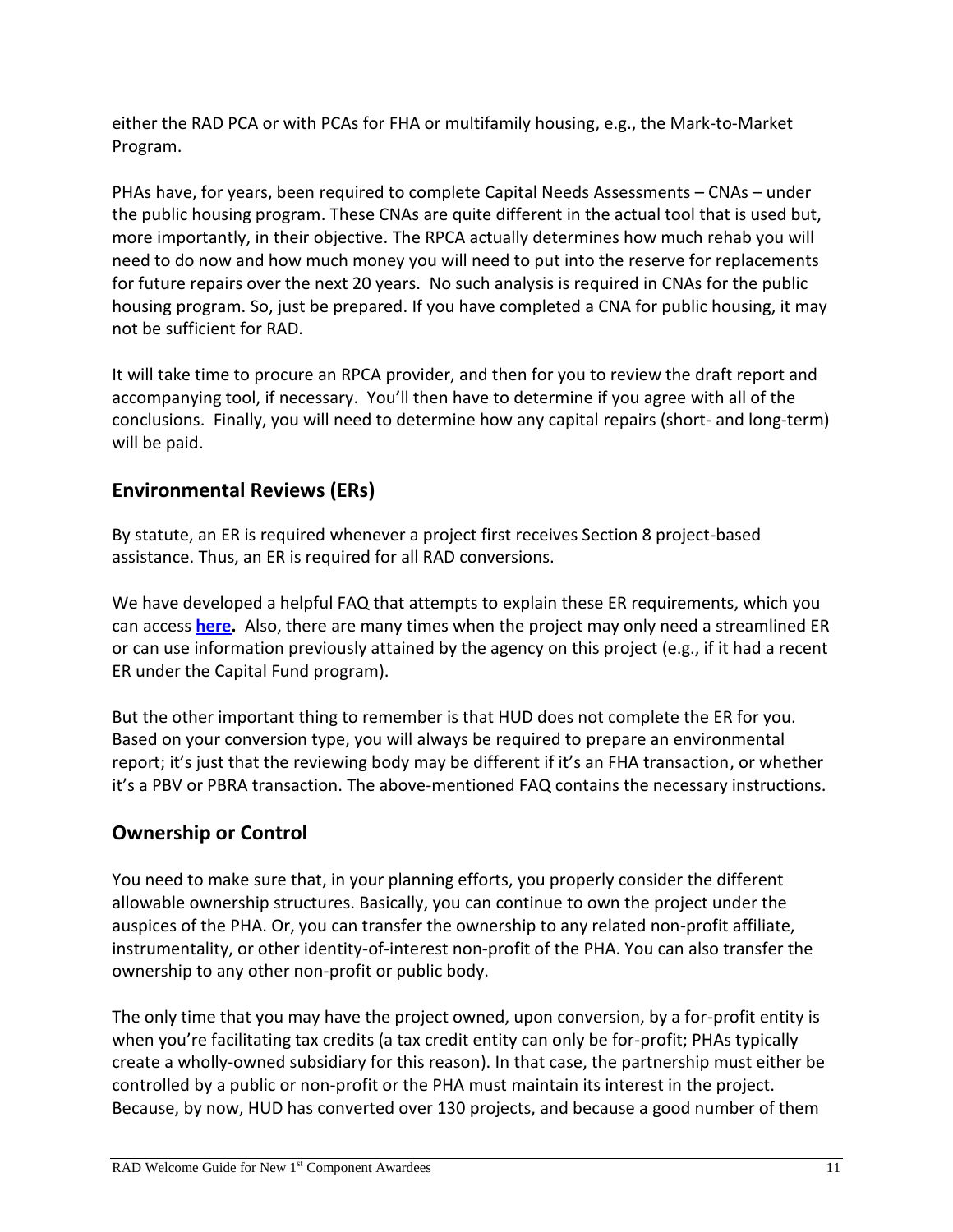are tax credits, there's enough history and experience among the PHA community with regard to how to maintain your interest in the project. Most PHAs tend to satisfy that requirement, if they are not the sole or controlling member of the partnership, by maintaining a long-term ground lease. Please consult with your local counsel or experienced HUD mixed-finance counsel to ensure the PHA maintains control as required by the RAD Notice if the project utilizes tax credits.

#### **Relocation and Right to Return**

RAD has special requirements relating to relocation and residents right to return to a completed RAD project – requirements that are slightly different from other public housing redevelopment programs such as HOPE VI or mixed-finance. We strongly encourage you to read the RAD Relocation Notice, which provides guidance on your relocation obligations, resident engagement in planning and developing a Relocation Plan. It also provides samples of the required resident notices. That Notice can be accessed here: [RAD Relocation Notice.](http://portal.hud.gov/hudportal/documents/huddoc?id=RAD_Notice2.pdf) Below is a short summary of these RAD relocation requirements:

- All tenants have a right to return. Period. No matter what your plans are for repositioning the property, you must accommodate existing residents in appropriate sized units in the converted project. RAD is an extremely flexible program. PHAs have and can implement many creative plans under RAD. For example, if the PHA would like to demolish a particular part of the site (say, on a floodplain) and build back on another part of the site (not a floodplain), that's perfectly fine. But if there are residents in the section that is to be torn down, those residents must have a unit for them in the new site (and other relocation requirements have to be met), unless they waive their right to return. These requirements more fully explained in the Relocation Notice
- Tenants may not be relocated until after the RAD transaction has closed. There is an exception for transactions using tax credits, where the PHA may request to move tenants, if necessary to meet tax credit deadlines, at the time of issuance of the RCC. Otherwise, early relocation is not permitted.
- No tenants can be re-screened. The conversion process is not a reason to re-screen tenants.

#### **Non-dwelling Assets**

Where you have non-dwelling residential structures or parcels that are on the same site as your residential properties, these properties will generally convey at closing and will be covered by the RAD Use Agreement. If there are stand-alone properties or parcels that are not part of or contiguous with your residential properties, the conveyance of these properties or parcels will be more complex and they may be separated from your RAD conversion. As part of the conversion process, you will identify all such non-dwelling properties or parcels, which will be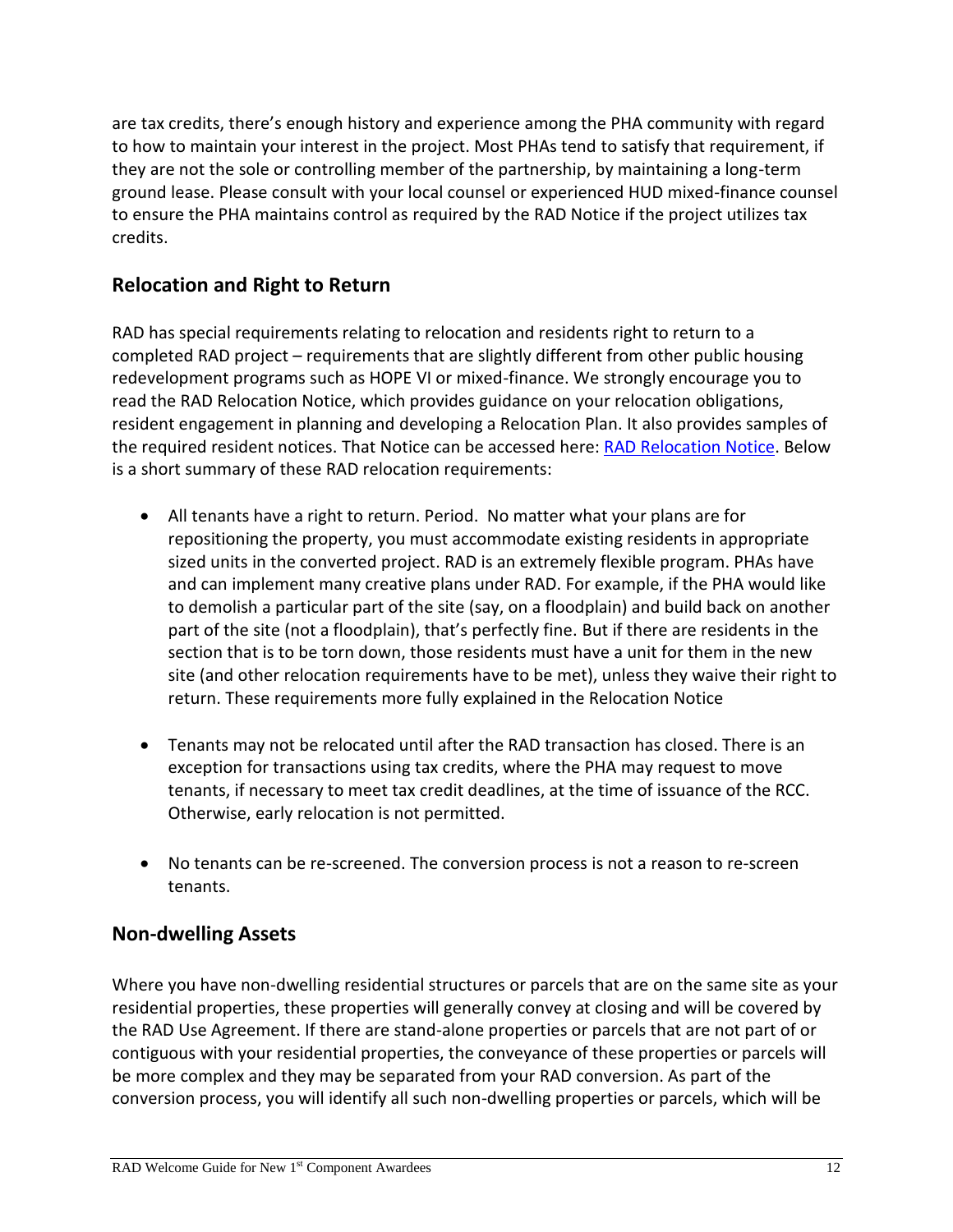reviewed by your local Field Office to determine their disposition treatment under RAD. In order to ensure an efficient closing, you should begin to identify all such non-dwelling facilities early in the conversion process and communicate with your local PIH office regarding their treatment under RAD.

#### **Other Property not Associated with the Subject Project**

RAD can only convert property covered by the conversion. Thus, a PHA will not be able to convert under RAD land associated, say, with a former public housing site that was previously demolished and that is not connected with the RAD conversion. HUD will only release surplus land or administrative, non-residential property from a DOT and ACC through the Section 18 or 2 CFR Part 200 311 disposition procedures for real property. There are special considerations if a PHA is converting all (or its last) public housing property, as discussed below. Otherwise, if a PHA has an asset that is not connected with the conversion, it should follow the normal channels for disposing of that asset. For more information, please contact the Special Applications Center (SAC) at sacta@hud.gov.

#### **Utility Allowances**

Your CHAP award includes a table of both the Contract Rents and the Gross Rents (including utility allowances) at your project. The Contract Rents represent your "current funding", as defined in the RAD Notice (essentially, an amount equal to the project's combined funding under the 2014 Operating and Capital Fund programs, plus tenant rents). The utility allowance that is provided is our estimate of the project's utility allowance in 2014, based on data from PIC. However, at the time that you convert, you should use the most recent utility allowance for establishing your Gross Rent schedule (updating the Gross Rent with the most recent utility allowance does not affect the subsidy you receive).

Many PHAs also have an interest in either (1) converting from project-paid utilities at the time of conversion to tenant-paid utilities or (2) seeing if there is some way to capture (retain) some of the savings in tenant utility allowances as a result of planned energy improvements undertaken as part of conversion. Further guidance on both of these topics is expected to be issued shortly.

# **Choice-Mobility**

Unless you received an exemption as part of your application/award, all projects will be subject to the respective RAD Choice-Mobility requirements for PBV and PBRA, respectively. However, during the conversion process, there is nothing you need to submit to comply with the Choice-Mobility requirement. The only exception is for agencies that did not receive a Choice-Mobility exemption and t do not administer a voucher program. In these cases, the agencies will need to identify, in their Financing Plan, the PHA that will be administering the Choice-Mobility component.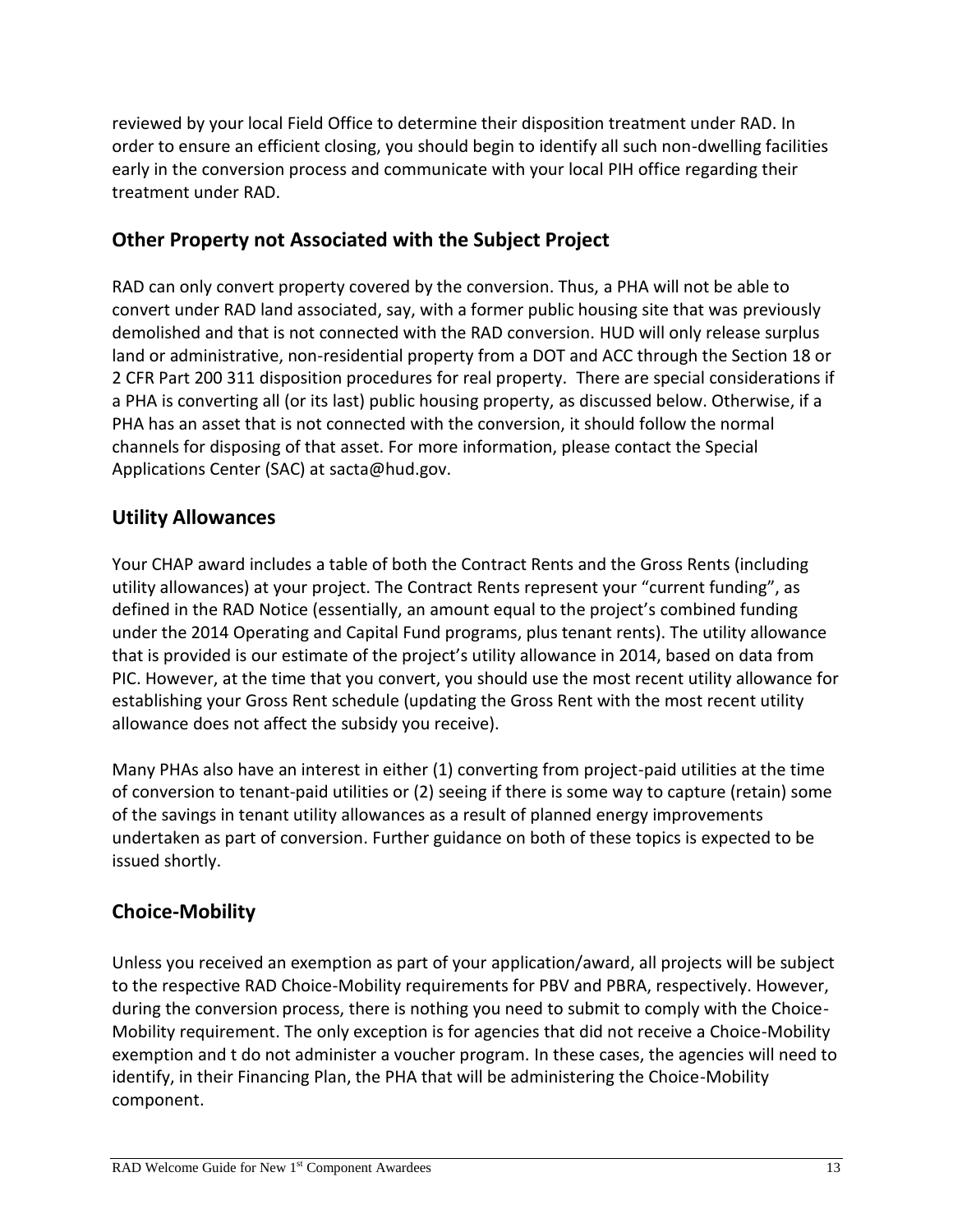# **Special Conversion Issues**

This section reviews some special conversion issues not applicable to all conversions. Please look to see whether any of the following special conditions are applicable to your circumstances.

#### **Transfers of Assistance**

A transfer of assistance means that you are moving the subsidy for a project (or portion) to another site. For example, you may have a project with extremely high capital needs and you decide that, rather than rehabilitate the property, it would be in the best interests of the agency and residents to replace the units off-site, either through new construction or acquisition.

Transfer of assistance can be an important tool for repositioning troubled or challenged assets. But there are a few things that you should keep in mind:

- HUD may only approve a transfer if the project is economically non-viable, physically obsolete, severely distressed, or uninhabitable due to unforeseen circumstances such as natural disasters, or the transfer is in the best interest of the project's residents.
- All residents have a right to return to the redeveloped project.
- The assistance cannot be transferred prior to closing.
- If RAD makes up 25% or more of the overall property where the assistance is being transferred, then both the RPCA and Financing Plan are required.
- HUD Site and Neighborhood Standards apply.

For the above reasons, if you are planning a transfer of assistance, you should make those plans clear to your Transaction Manager early in the process in order to ensure that all applicable requirements are satisfied. HUD will also be issuing subsequent guidance on the criteria by which the Declaration of Trust may be removed from the property where the assistance is being transferred.

#### **Rent Bundling**

Rent bundling is a term in RAD used to describe the ability of PHAs to "bundle" rents across two or more projects. Rent bundling helps PHAs cross-subsidize projects (where one project can "donate" subsidy to a project or projects with greater needs), provided the overall subsidy to the projects does not increase.

We have a worksheet that helps you make these calculations that you can access here: RAD [Rent Bundling Worksheet.](http://portal.hud.gov/huddoc/RADRentBundlingWorksheet.xlsx) If you are planning on rent-bundling, also keep in mind the following: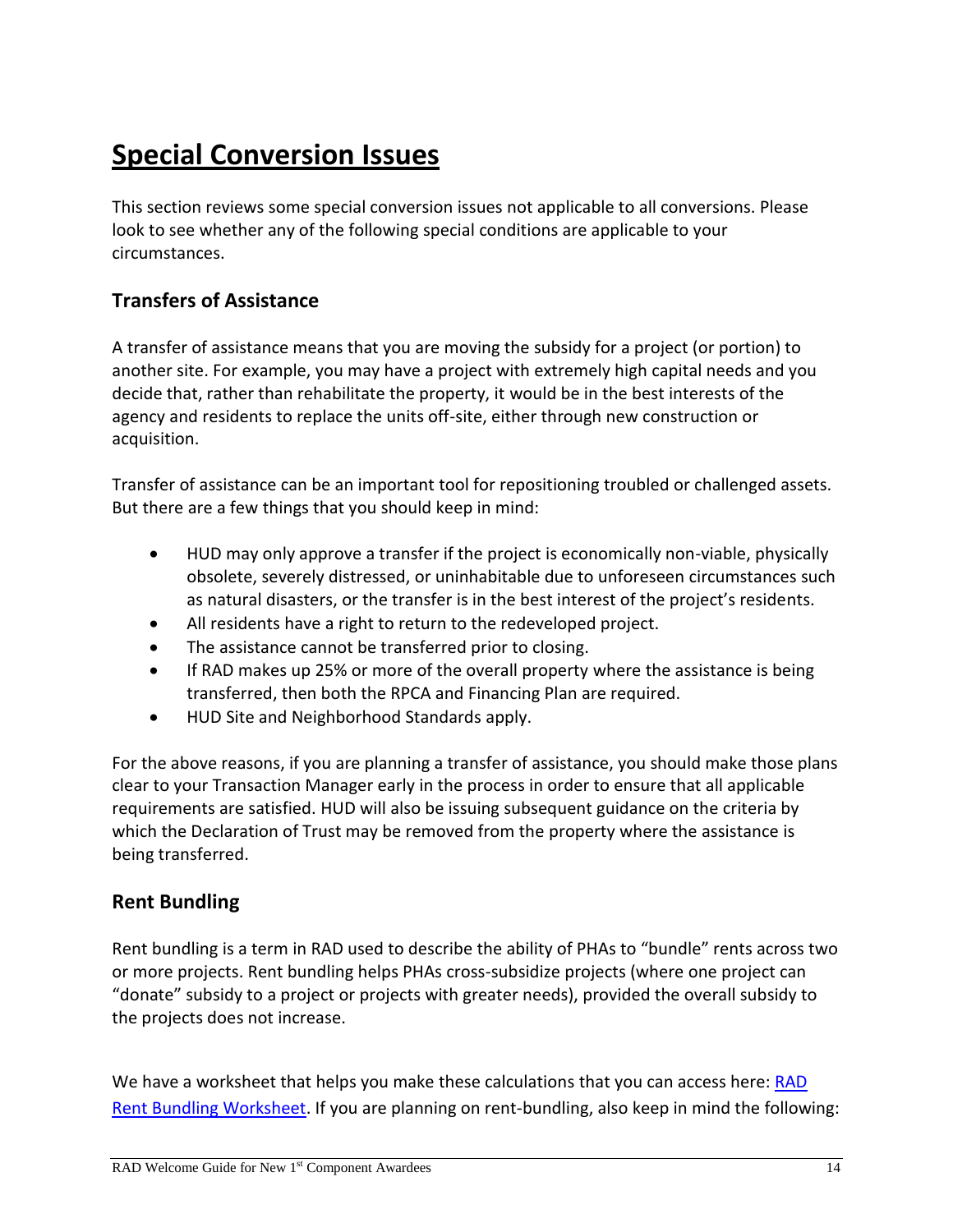- You must submit your request using the RAD Rent Bundling Worksheet.
- HUD approval is required prior to Financing Plan submission (requiring, as applicable, amended CHAPs).
- If you have a donating project, that "donating" project must convert at the same time or prior to the conversion of the "receiving" project.
- All other RAD rents rules apply (for example, RAD rents caps).

# **CFFP, OFFP, and EPCs**

The Capital Fund Financing Program (CFFP), the Operating Fund Financing Program (OFFP), and Energy Performance Contracts (EPCs) are special financing programs for PHAs. Please remember that even if you didn't use the CFFP, OFFP or EPC proceeds on the project you are proposing to convert to RAD, these types of loans create obligations that affect your whole inventory, regardless of where or how you used the funds. As part of the RAD conversion, you must honor these obligations, which could mean paying down (off) the debt or servicing the debt through cash flow of the converted project. $4$ 

CFFP loans are secured by future capital fund allocations and when you convert to RAD, you will no longer receive Capital Funds for RAD projects. Even if the Capital Funds from your nonconverting projects are sufficient to service the existing loan, you will need the approval of the existing lender to pay off or restructure the debt. OFFP loans are secured by public housing operating subsidy and present a similar challenge. It is somewhat easier to address EPC loans because the PHA can continue to make payments from cash flow (following conversion) if the lender approves.

As with so many other aspects of a RAD conversion, you want to allow yourself sufficient time to plan for the resolution of these obligations prior to closing. We have posted an FAQ that provides more guidance on this topic, which can be accessed **[here](http://www.radresource.net/question_output.cfm?id=WEB10182012_2_03080&type=w)**. Please remember that while the loans can be subordinated, the RAD Use Agreement must always be in  $1^{\text{st}}$  position.

# **Partial Conversions**

A PHA may only convert a project that consists of a single manageable, marketable entity. A PHA could convert the entire high-rise, but not, for example, selected units (or floors).

That said, PHAs often decide to develop in phases, with each phase becoming a separate conversion (and each having a separate CHAP). Also, because some public housing projects today can consist of an agglomeration of multiple sites, a PHA may decide to convert a site within a project grouping and not the entire site. Alternatively, if a PHA has two high-rise towers in one project and one of them meets the disposition criteria under Section 18 of the

 $\overline{\phantom{a}}$  $^{4}$  This obligation also applies to any program repayment agreements as a result, say, of a HUD audit.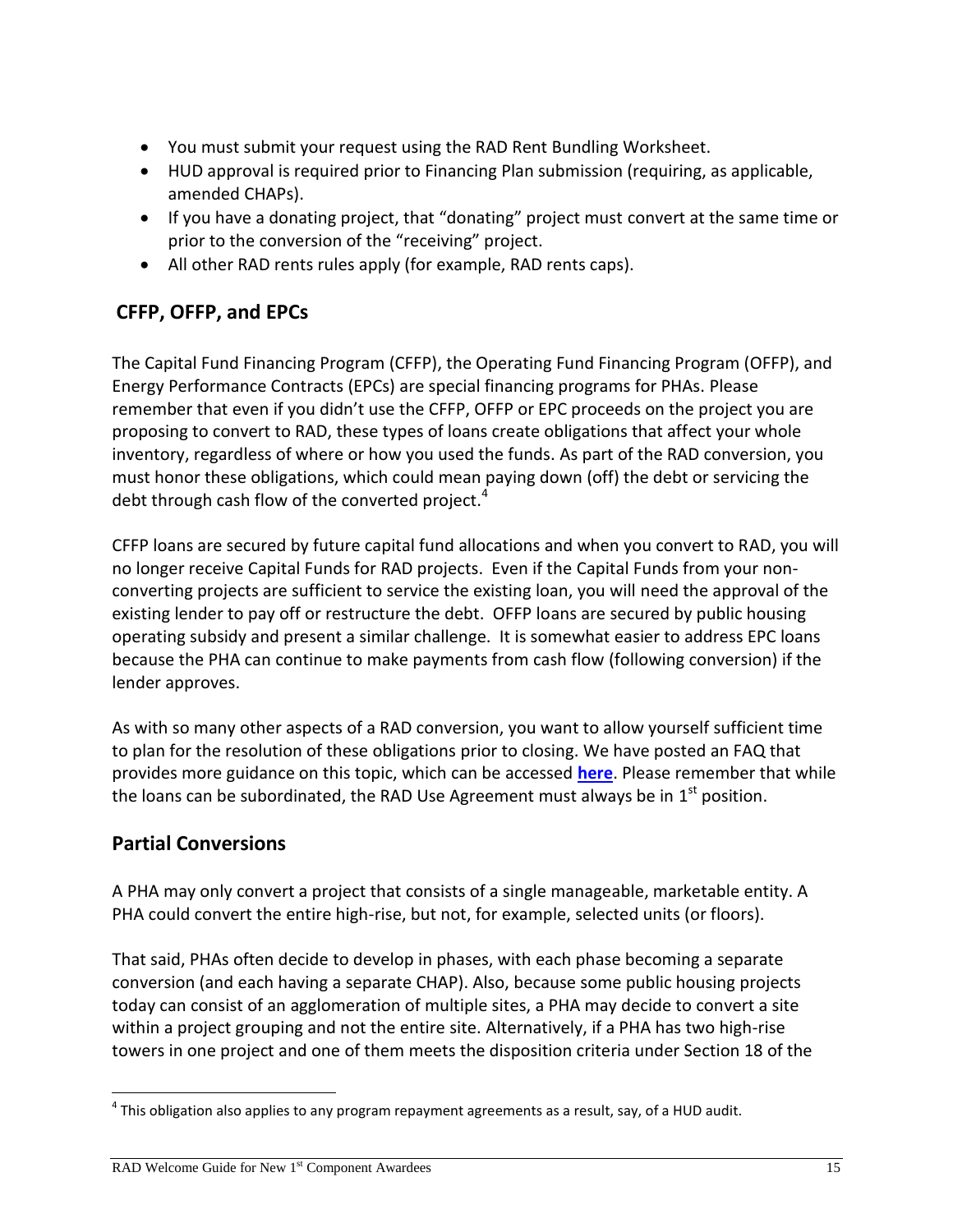1937 Housing Act, the PHA could proposed to convert one tower through RAD and dispose of one tower under Section 18. That's ok. But make sure that, if you are considering a partial conversion, you review those plans with your Transaction Manager so that it meets with program rules.

#### **Converting an Agency's Entire Public Housing Program**

If you are converting all of your remaining public housing units, there are additional considerations:

- Following conversion, you will no longer be recognized by HUD as an agency that administers public housing units. For example, you will no longer be scored under PHAS (although you will be required to submit one last, close-out financial statement under FASS-PH).
- You need to consider what assets and other real property, in addition to the property that will be converted under RAD, you have in your public housing program and start working out a plan for that property outside of the public housing program.<sup>5</sup> For example, if you have excess land not associated with the RAD projects, you will generally either need to request to dispose of those parcels through Section 18 or retain them outside of the public housing program pursuant to a request to HUD under 2 CFR Part 200.311 for real property and 2 CFR 200.313 for equipment or non-fixed assets. You should begin working with your local field Office of Public Housing and/or the SAC to begin formulating your plans for all of your remaining public housing property, as HUD will still consider you subject to the public housing ACC until you've received HUD approval to remove all of this property from ACC/DOT.
- Or, if you have unobligated Capital Fund amounts, you want to put these amounts into your RAD Development budget so you can properly close them out. Any funds that are not expended after closing under RAD, will be recaptured as the ACC is terminated and all public housing grants are closed-out under the public housing close-out procedures.

PHAs must retain an adequate amount of funds to complete all required public housing closeout activities and procedures to end the public housing program operation including, closeout of all public housing grant programs (for the operating 24 CFR 990 and capital funds 905.322), removal of all public housing property from a PHA's inventory, termination of a PHA's ACC and preparation and submission of a final audited financial data schedule (FDS).

#### **Changes in Bedroom Distribution or Occupancy Type**

 $\overline{\phantom{a}}$ <sup>5</sup> Note that "public housing property" includes all real property that has been acquired, developed, maintained or operated with assistance under Section 9 of the 1937 Act and may include property that is not recorded in PIC and/or is not encumbered by a valid DOT.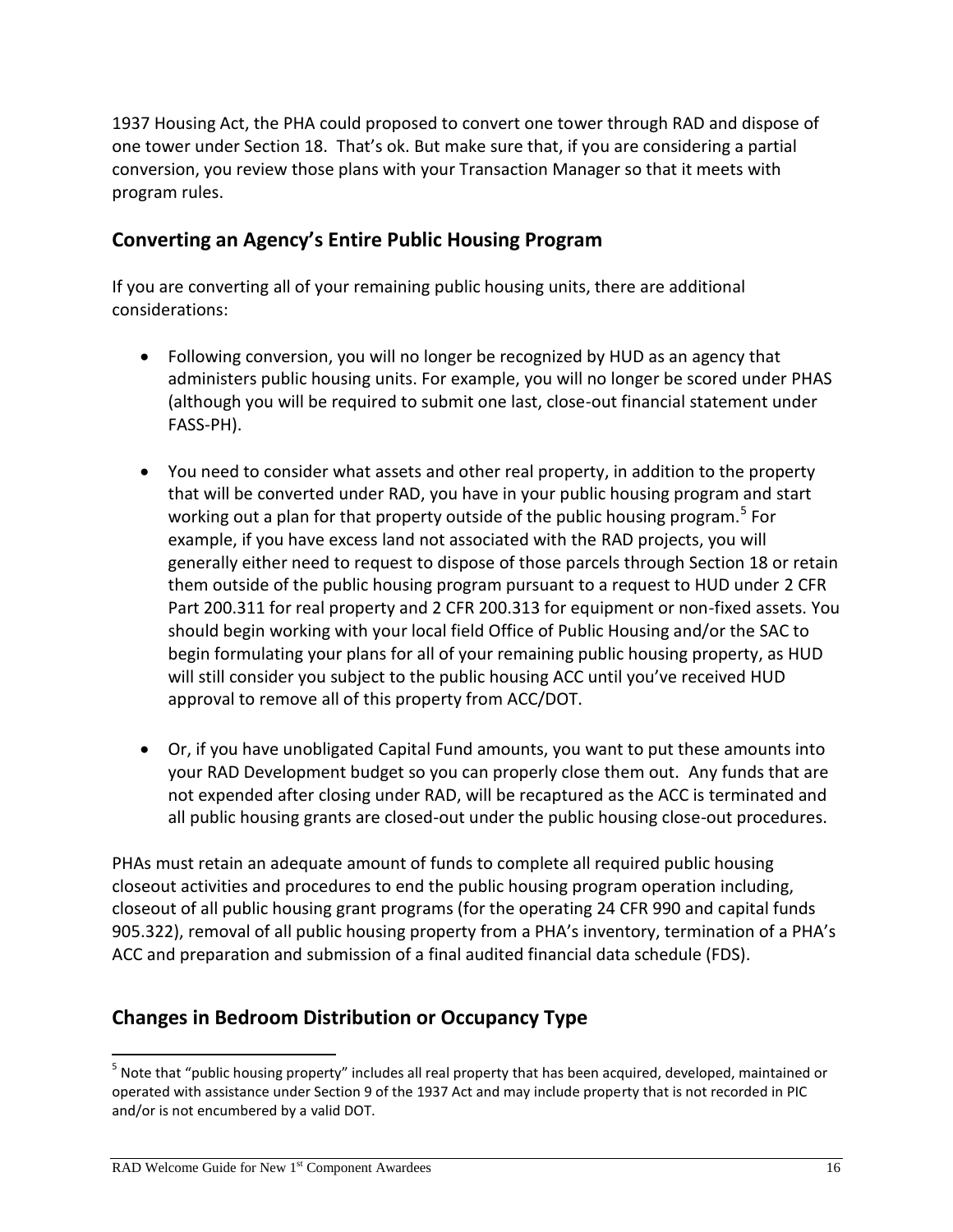There is no specific RAD requirement indicating that a PHA must maintain the precise bedroom distribution as part of conversion. Many PHAs, in fact, often make minor changes in their current unit mix to accommodate the over- or under-housing of existing tenants. However, all changes will be reviewed as part of the Accessibility and Relocation Checklist, which must be approved by HUD. You should review any changes in proposed bedroom distribution or occupancy type with your Transaction Manager. Remember also that, regardless of any proposed change in bedroom distribution or occupancy type, all residents have a right to return.

#### **De Minimis Reductions**

RAD is a preservation program. Consequently, a PHA must convert as many units to projectbased Section 8 as existed at the project prior to conversion, with allowance for a "de minimis" reduction. The de minimis reduction is based on a formula representing the greater of:

- 5% of the total units of the developments to be converted, or
- $\bullet$  5 units

Thus, if a PHA has 100 units, but five of those units were recently severely damaged by a fire, the PHA would not need to convert these fire-damaged units if the PHA did not have the capital to rehabilitate them. The de minimis reduction does not require HUD approval. Reductions above this threshold require HUD approval.

Some other things you should know about the de minimis reduction provision:

- Similar to rent-bundling, you can bundle de minimis reductions across projects. But also like rent-bundling, the donating projects must convert either at the same time as the receiving project(s) or prior. For example, if you have two projects that you are converting that have 20 units and 100 units, respectively, your de minimus threshold would be 6 units (i.e. the greater of 5% or 5 units). However, you could not apply the whole 6 units to the first project unless both projects converted at the same time or the larger project converted first.
- You don't need to use the de minimis reduction provision to create social service units. In fact, you can capture the subsidy associated with those units and spread that funding over all remaining units (rent bump-up). An FAQ is available at [www.radresource.net.](http://www.radresource.net/)

#### **Scattered Sites**

Scattered site projects can present special conversion challenges. For example: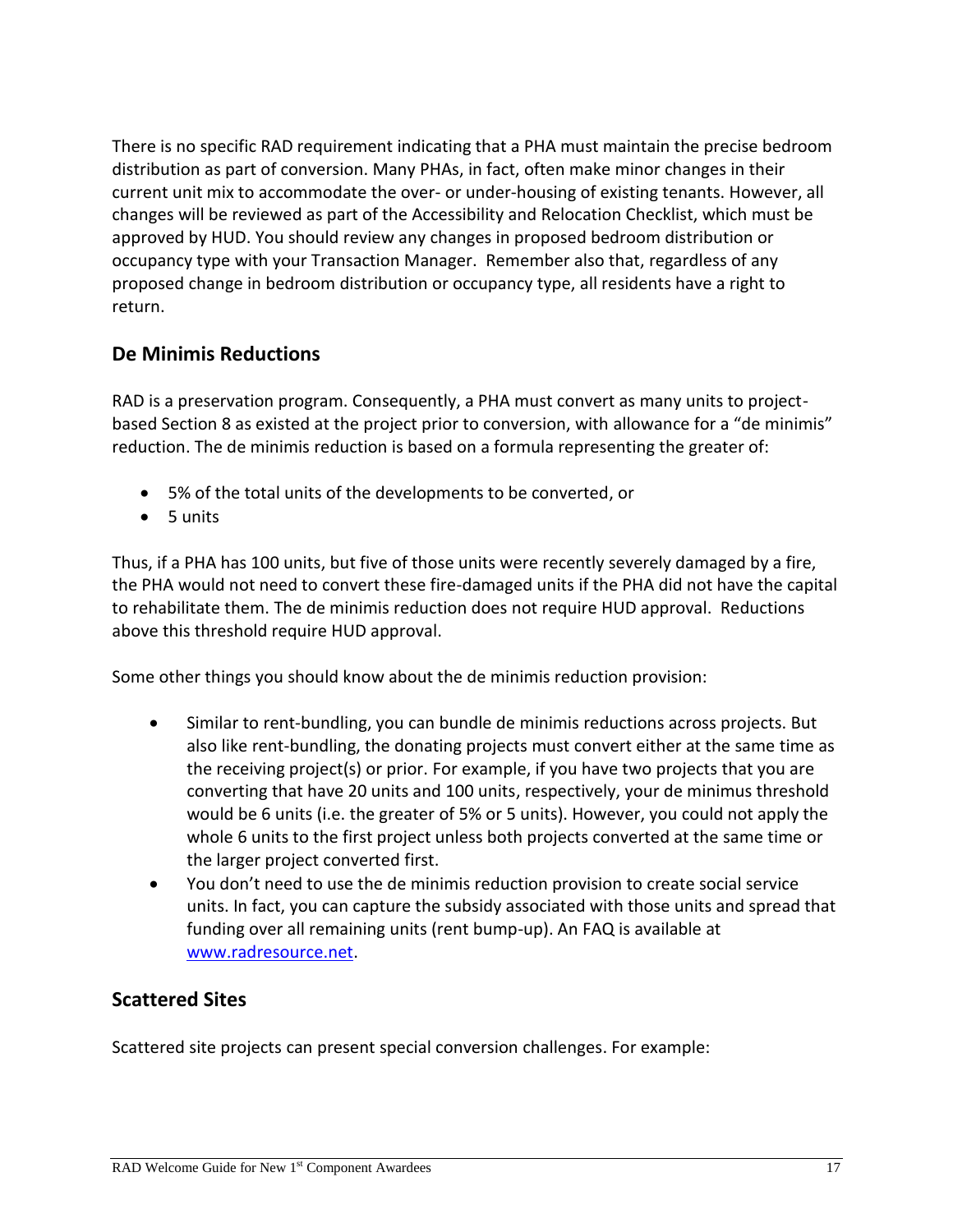- A scattered site project will require multiple RPCA tools (as opposed, say, to a high-rise project with a single tower and just one RPCA tool). The RPCA provider, therefore, will need to determine a "reasonable" sampling of buildings.
- The precise collection of scattered sites that constitute the project must represent a "single manageable, marketable property."
- Lenders and investors may have concerns over sites that are scattered across different neighborhoods.
- In the PBV program, scattered site projects can sometimes require multiple HAP contracts.

For the above reasons, you will want to have explore these special conditions/concerns with your Transaction Manager if you have a scattered site project.

#### **FHA-Insured Loans**

There is no requirement under RAD in terms of where you must seek your long-term financing. But an increasing number of PHAs are planning on using an FHA-insured loan for some portion of their "sources." There are two FHA products, in particular, that may be relevant:

- $\bullet$  Section 223(f) insures mortgage loans to facilitate the purchase of existing multifamily rental housing. Also, it is a good tool to refinance a property's existing debt, if any, and any required or owner-elective repairs. The program is well suited for properties requiring a light to moderate level of repairs. This is particularly true for tax credit transactions. When combined with tax credits, the Section 223(f) program allows up to \$40,000 per unit in repair costs, more than double its standard repair limit. Properties requiring substantial rehabilitation are not eligible for mortgage insurance under this program. HUD requires completion of critical repairs before endorsement of the mortgage and permits the completion of non-critical repairs after the endorsement for mortgage insurance. The mortgage term cannot exceed 35 years or 75 percent of the estimated life of the physical improvements, whichever is less. It is a permanent loan with a repair escrow. At the loan closing, a repair escrow is established and administered by the FHA lender. The borrower is required to complete all non-critical repairs within a year.
- **Section 221(d)(4) insures mortgage loans to facilitate the new construction or** substantial rehabilitation of multifamily rental or cooperative housing for moderateincome families, elderly, and the handicapped. Single Room Occupancy (SRO) projects may also be insured under this section. The program has statutory mortgage limits which vary according to the size of the unit, the type of structure, and the location of the project. It is a construction loan that converts to permanent upon completion.

When you are using an FHA loan, the financing plan for the project will be reviewed as a normal part of HUD's FHA loan processing. Typically, about 30 days prior to when your lender would